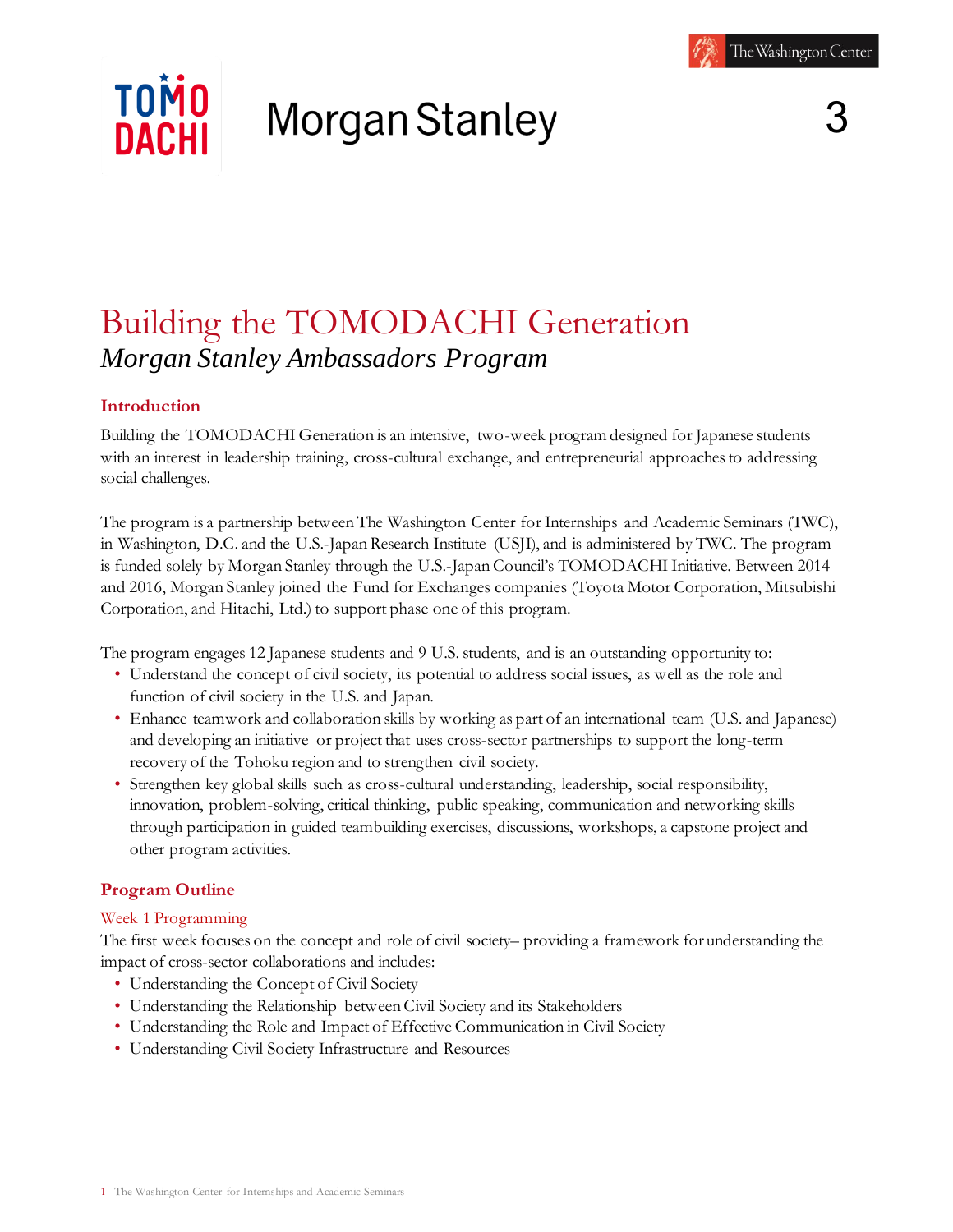#### Weekend Leadership Retreat

The first week of learning is followed by a three-day weekend retreat engaging U.S. and Japanese students in small, international teams and includes:

- Enhancing Leadership, Teamwork and Communication Skills through an outdoor adventure course with U.S. counterparts
- Understanding Civil Society in Action
- Enhancing Key Global Skills by collaborating on a civil society initiative or project that addresses a specific aspect of the ongoing challenges faced by residents of the Tohoku region

#### Week 2 Programming

The second week of programming focuses on learning lessons from organizations operating within the civil society framework and the value of global skills and includes:

- Understanding Leadership Styles and the Importance of Global Skills and Networking
- Strengthening Individual Leadership and Goal-Setting Skills
- Understanding My Role as a TOMODACHI Generation Leader
- Strengthening Public Speaking Skills

The final day of the program contains a presentation of each international team's civil society projects in a session during USJI Week.

# **Cost of Participation**

The Building the TOMODACHI Generation program will cover the cost of the student's flight to and from Washington, D.C., basic traveler's insurance, lodging, food, and transportation around Washington. Each student will share a room with one other student in a hotel conveniently located near The Washington Center. Participants need to bring personal spending money. They should plan to spend approximately \$50 USD per week on snacks, personal items and entertainment.

# **Eligibility Requirements**

- Applicants must be full-time undergraduate students (freshmen or sophomores preferred).
- Students from all majors may apply.
- Applicants must be enrolled in the university during the program. Applicants who will be study-abroad students during the time of the program are not eligible.
- Demonstrated desire to contribute to reconstruction of the Tohoku region is a must.
- Applicants must have Japanese citizenship.
- Applicants must have a current passport.

**Program Dates:** February 17, 2018 – March 5, 2018 *(tentative)*

# **How to Apply**

Documents to submit:

- Program Application/Statement of Purpose in English (mandatory, format 1)
- English Resume or C.V. (mandatory, free format, size A4)
- Recommendations (optional, especially if the recommendations show the applicant's connection to relief efforts in Tohoku, free format, size A4)

\**Interested candidates must consult with their campus liaison for details and deadlines.*